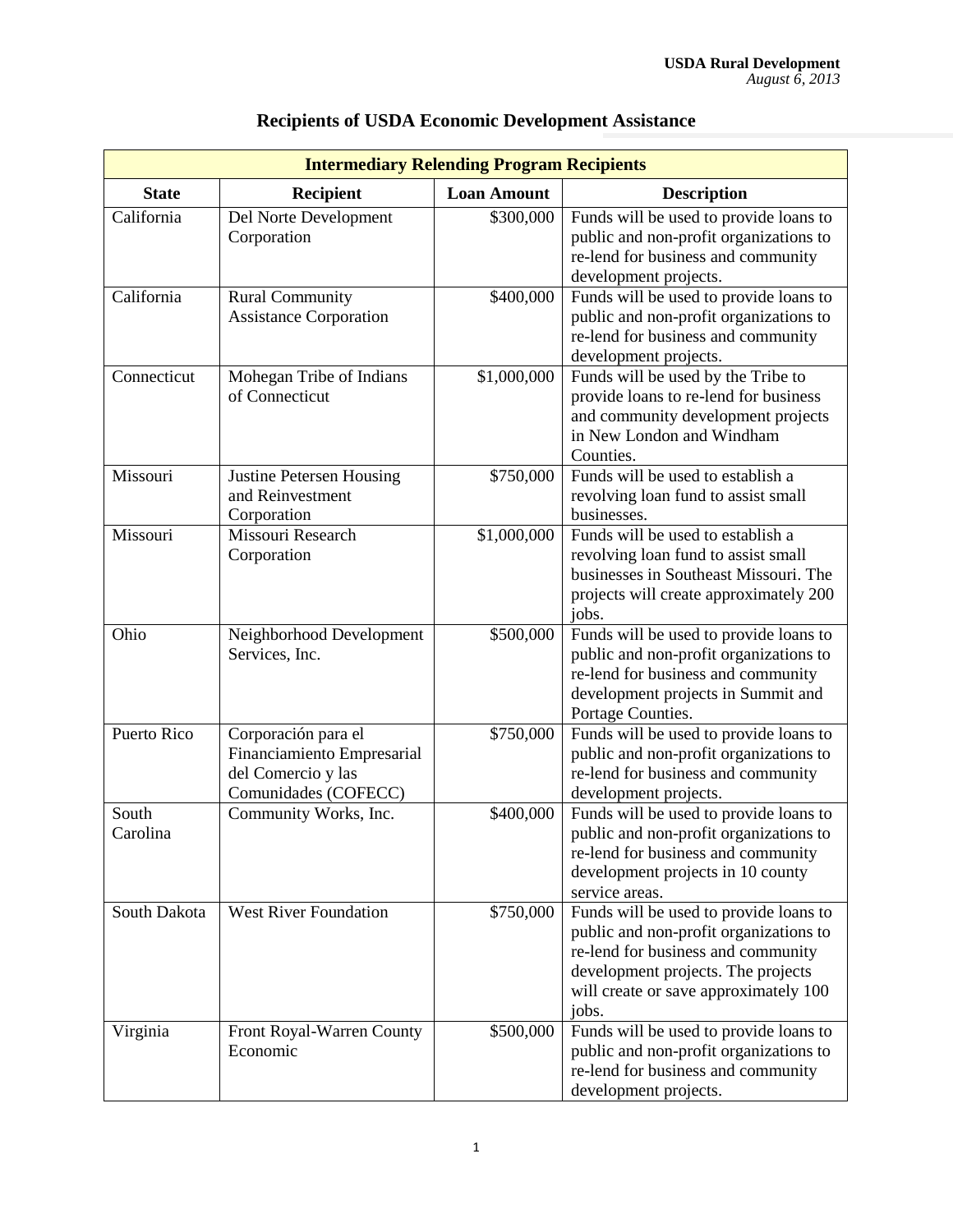| <b>Intermediary Relending Program Recipients</b> |                                     |                    |                                                                                                                                                 |  |  |
|--------------------------------------------------|-------------------------------------|--------------------|-------------------------------------------------------------------------------------------------------------------------------------------------|--|--|
| <b>State</b>                                     | <b>Recipient</b>                    | <b>Loan Amount</b> | <b>Description</b>                                                                                                                              |  |  |
| West Virginia                                    | Mid-Ohio Valley Regional<br>Council | \$750,000          | Funds will be used to provide loans to<br>public and non-profit organizations to<br>re-lend for business and community<br>development projects. |  |  |
| 8 States and<br><b>Puerto Rico</b>               | 11 Projects                         | \$7,100,000        |                                                                                                                                                 |  |  |

| <b>Rural Economic Development Loan and Grant Program Recipients</b> |                               |                       |                                                                           |  |  |
|---------------------------------------------------------------------|-------------------------------|-----------------------|---------------------------------------------------------------------------|--|--|
| <b>State</b>                                                        | <b>Recipient</b>              | <b>Amount</b>         | <b>Description</b>                                                        |  |  |
| Kansas                                                              | Pioneer Electric              | \$640,000             | Funds will be used to assist two area                                     |  |  |
|                                                                     | Cooperative, Inc.             | Loan                  | businesses.                                                               |  |  |
| Kansas                                                              | Midwest Energy, Inc.          | \$167,020             | Funds will be used to construct and                                       |  |  |
|                                                                     |                               | Grant                 | equip an addition for the fire station in<br>Grainfield.                  |  |  |
| Kentucky                                                            | <b>Farmers Rural Electric</b> | \$1,000,000           | Funds will be used to make                                                |  |  |
|                                                                     | Cooperative Corporation       | Loan                  | improvements at the Glasgow, Ky.,                                         |  |  |
|                                                                     |                               |                       | regional landfill. The project will help                                  |  |  |
|                                                                     |                               |                       | two businesses and create two jobs.                                       |  |  |
| Minnesota                                                           | <b>South Central Electric</b> | \$1,000,000           | Funds will used to expand a rural                                         |  |  |
|                                                                     | Association                   | Loan                  | business in Windom. The project will                                      |  |  |
|                                                                     |                               |                       | create 25 jobs and save 97.                                               |  |  |
| Minnesota                                                           | Lyon-Lincoln Electric         | $\overline{$201,000}$ | Funds will be used to purchase and                                        |  |  |
|                                                                     | Cooperative                   | Grant                 | improve a health care facility. The                                       |  |  |
|                                                                     |                               |                       | project will save three jobs.                                             |  |  |
| North                                                               | Four County Membership        | \$1,000,000           | Funds will be used to enlarge a                                           |  |  |
| Carolina                                                            | Corporation                   | Loan                  | business incubator space to provide                                       |  |  |
|                                                                     |                               | \$300,000             | more room for a local manufacturer to                                     |  |  |
| North                                                               | Lumbee River Electric         | Grant<br>\$500,000    | expand its operations.                                                    |  |  |
| Carolina                                                            | Membership Corporation        | Loan                  | Funds will be used to purchase sweet<br>potato processing equipment for a |  |  |
|                                                                     |                               |                       | frozen foods company. The project                                         |  |  |
|                                                                     |                               |                       | will create 149 new jobs.                                                 |  |  |
| Washington                                                          | Orcas Power and Light         | \$80,000              | Funds will be used to purchase a                                          |  |  |
|                                                                     | Cooperative                   | Loan                  | paramedic vehicle and other                                               |  |  |
|                                                                     |                               |                       | emergency-responder equipment. The                                        |  |  |
|                                                                     |                               |                       | project will create one job.                                              |  |  |
| Wisconsin                                                           | <b>Polk-Burnett Electric</b>  | \$300,000             | Funds will be used to construct a fire                                    |  |  |
|                                                                     | Cooperative                   | Grant                 | station for a fire-fighting association                                   |  |  |
|                                                                     |                               |                       | that serves six townships.                                                |  |  |
|                                                                     |                               |                       |                                                                           |  |  |
| <b>6 States</b>                                                     | 9 Projects                    | \$5,188,020           |                                                                           |  |  |

## **Rural Business Opportunity Grant Program Recipients**